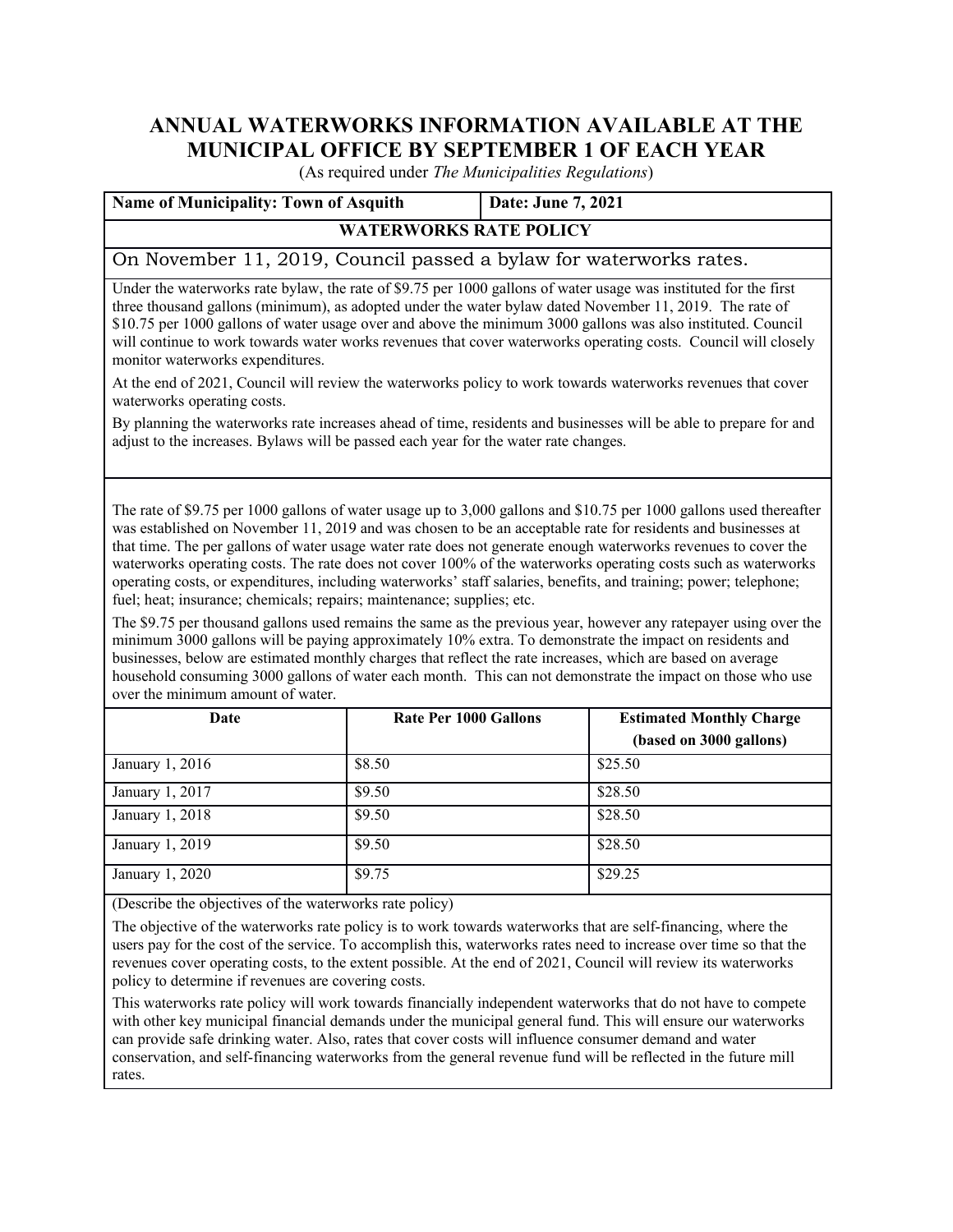# **WATERWORKS CAPITAL INVESTMENT STRATEGY**

On July 9, 2007, Council passed a resolution on a capital investment strategy.

The objective of the waterworks capital investment strategy was to address anticipated waterworks infrastructure maintenance, the immediate drinking water infrastructure problems and future infrastructure replacements in a timely fashion so as to ensure the municipal waterworks provides safe drinking water to residents and businesses. The strategy used the 2004 waterworks system assessment that was required by Saskatchewan Environment for infrastructure planning.

To cover the costs of a new water plant and distribution well, Council undertook a combination of increasing water rates and an infrastructure charge to cover the costs of waterworks operating costs and the long-term borrowing that was necessary for the construction of the water plant.

This capital investment strategy will ensure that safe drinking water can be provided to the residents and businesses in the community in the present and future.

Capital plans have been established to address the water works infrastructure deficiencies and replacements as identified and prioritized in the 2015 waterworks assessment to ensure safe drinking water. The current waterworks capital plans and planned sources of funding are as follows:

| Project               | <b>Planned Year of Completion</b> 2010 Cost |           | <b>Future Cost*</b> | Source of           |
|-----------------------|---------------------------------------------|-----------|---------------------|---------------------|
| <b>Funding</b>        |                                             |           |                     |                     |
| WaterMain/Sewer Trunk | 2010/11                                     | 660,000   | 719,400             | Operating, Grants   |
| Water Plant and       |                                             |           |                     |                     |
| New Well              | 2010-11                                     | 1,965,000 | 2,138,000           | Operating, Reserves |
|                       |                                             |           |                     | <b>Borrowing</b>    |
| Lift Station          | 2022                                        | 1,500,000 | 2,273,700           | Grants, Borrowing   |

\*Assuming a 3% rate of inflation per year. Future cost of the lift station is based upon actual tender. For future waterworks capital plans, projects will be prioritized based on what is needed to ensure safe drinking water.

### **ANNUAL FINANCIAL OVERVIEW (of the previous calendar year)**

Total 2020 waterworks revenues (as reported in the Financial Statements) (R) - \$126,122

Total 2020 waterworks expenditures (as reported in the Financial Statements) (includes interest paid on waterworks infrastructure loans) (E) - \$299,493

Total debt payments on waterworks infrastructure loans (D) – \$70,027

Comparison of waterworks revenues to expenditures plus debt payments, expressed as a ratio –

 $(126, 122)$  = .34  $(299, 493) + (70, 027)$  1

For 2020, waterworks revenues covered 34% of the waterworks operating expenditures because of an extraordinary amount of water line breaks over the winter.

Amount of 2020 waterworks revenues transferred out of the utility, specifying where the revenues were transferred - \$0.

Amount of 2020 supplementary funding required to cover expenditures, specifying the source of the supplementary funding – \$243,398 – General Revenue

### **RESERVES**

There are currently no reserves available for waterworks capital infrastructure - \$0.

### **ATTACHMENTS**

 Available for a cost of \$50.00 is the 2015 waterworks system assessment, as required under section 35 of *The Water Regulations, 2002.*